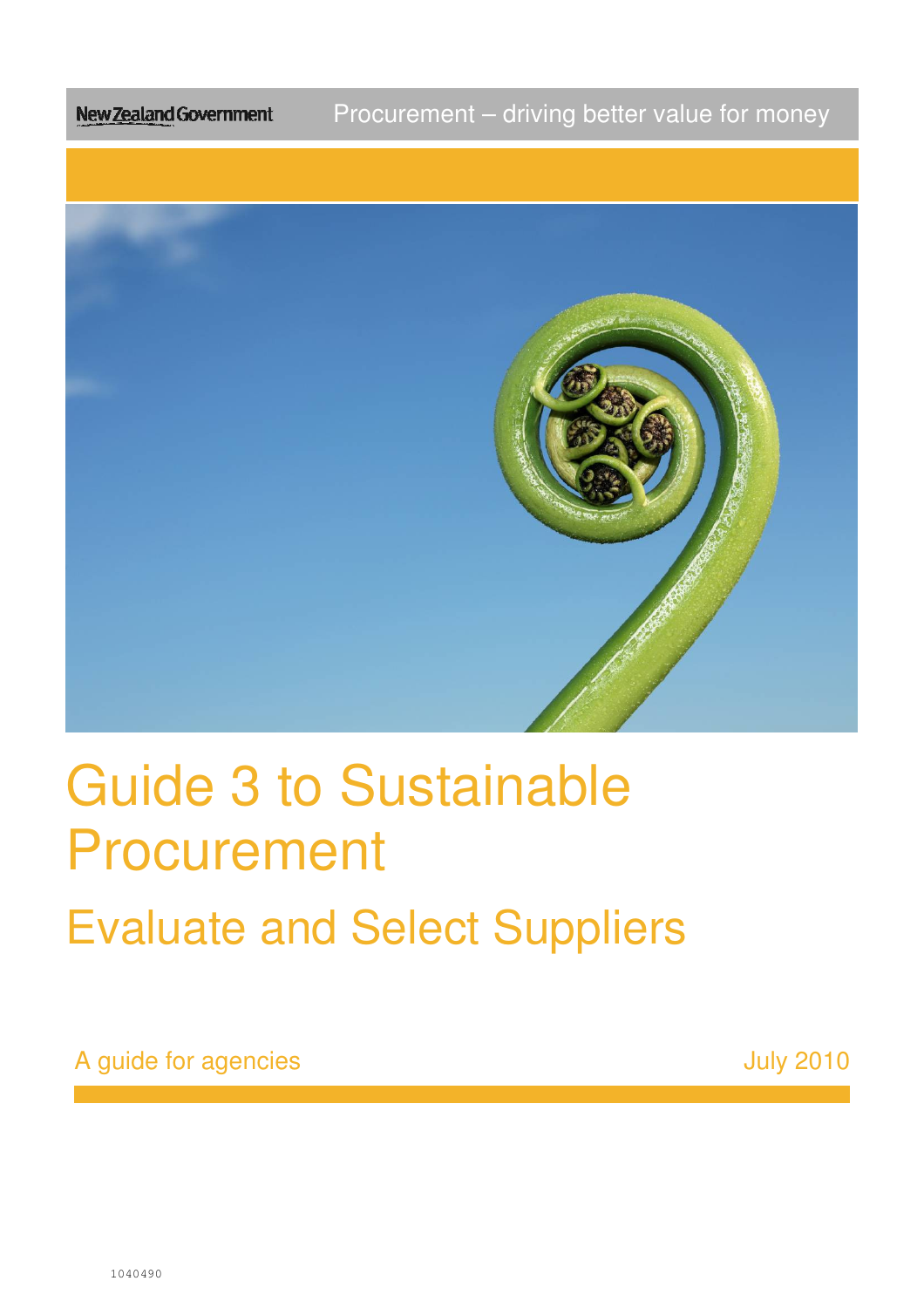This guide is part of a series of documents focussed on 'Integrating Sustainable Procurement into Practice'. This material was developed by Sustainable Procurement Limited for the United Nations Marrakech Taskforce for Sustainable Procurement of which the New Zealand government is a member. The series is based around a typical procurement process with a guide for each relevant stage as identified below:



Please see the separate guidance notes referenced for other stages of the procurement process.

First Published July 2010

Government Procurement Development Group | Ministry of Economic Development PO Box 1473 | Wellington | New Zealand | http://www.med.govt.nz | http://www.procurement.govt.nz

Crown റളൈ

This work is licensed under the Creative Commons Attribution-Noncommercial-Share Alike 3.0 New Zealand License. In essence you are free to copy, distribute and adapt the work noncommercially, as long as you attribute the work to the Copyright Crown and abide by the other licence terms.

> To view a copy of this license, visit http://www.creativecommons.org.nz Please note that no departmental or governmental emblem, logo or Coat of Arms may be used in any way that infringes any provision of the Flags, Emblems, and Names Protection Act 1981. Attribution to the Crown should be in written form and not by reproduction of any such emblem, logo or Coat of Arms.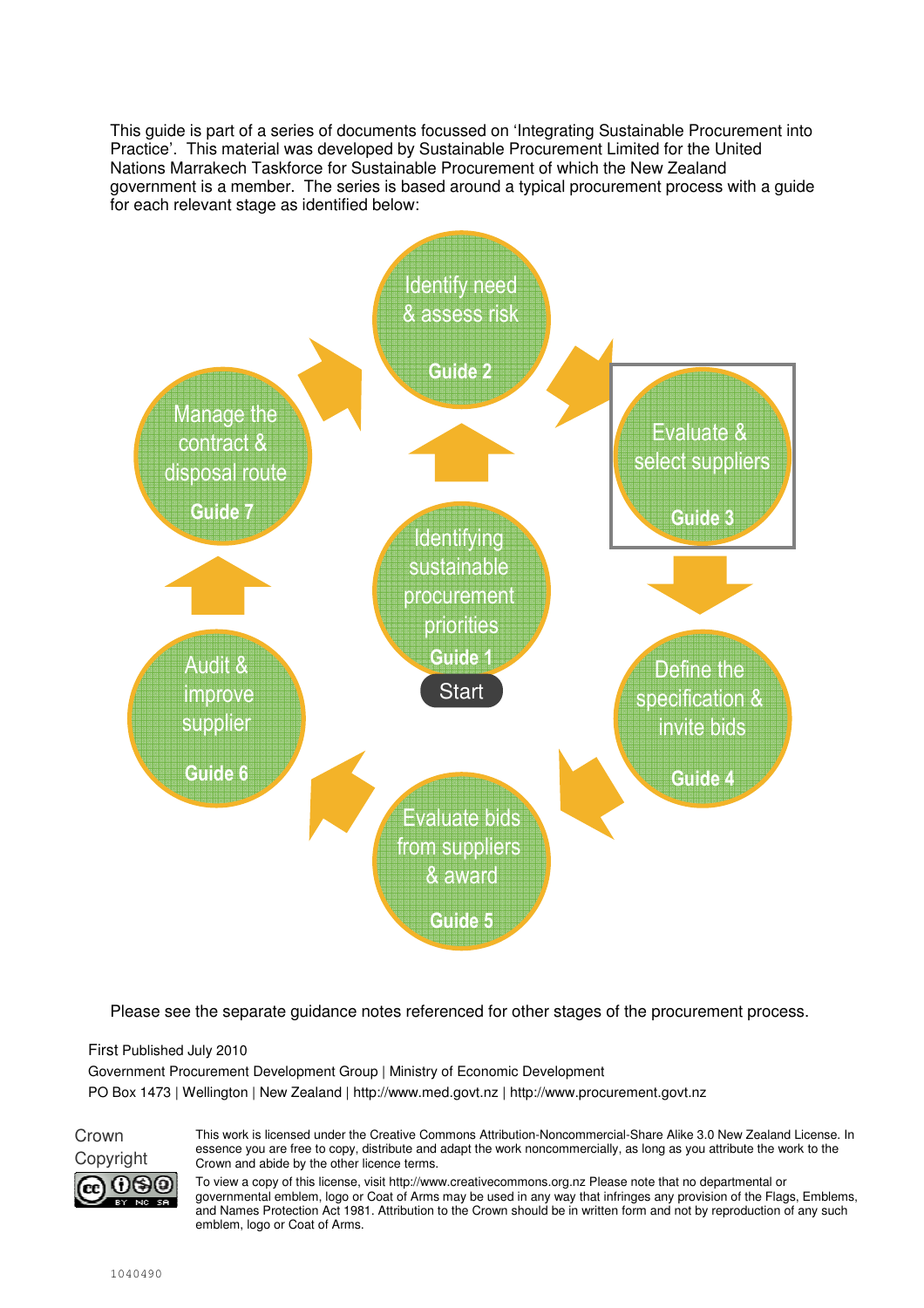#### **Contents page**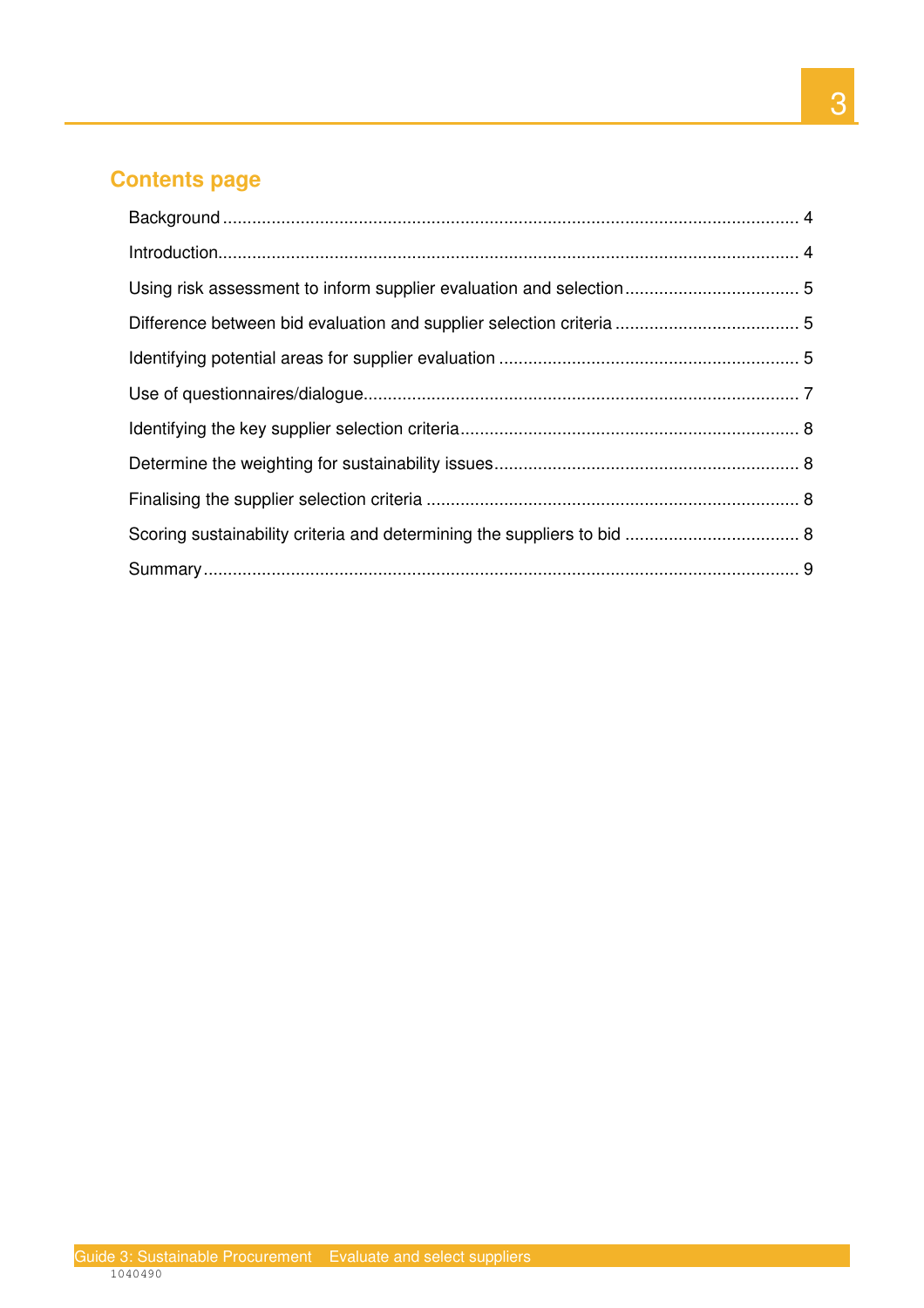# To what extent does your agency evaluate suppliers about sustainable procurement?

# **Background**

 explains the logic and method of applying sustainability criteria in supplier evaluation. Specifically, it gives guidance concerning how suppliers of different contract categories could be .<br>د This guidance document details the key issues involved in evaluating suppliers. In particular, it examined, based on their overall sustainability risk profile as follows:

- Critical contracts High Value and High Sustainability Risk
- Secure contracts Low Value, but High Sustainability Risk
- Drive contracts High Value, but Low Sustainability Risk
- Routine contracts • Routine contracts The Cow Value and Low Sustainability Risk

 Whilst referencing inter-linked procurement stages, this guide focuses on developing supplier evaluation criteria to manage sustainability impacts. This is informed by a sustainability risk assessment once the contract need is identified. See Guide 2 Identify Need and Assess Risk. Sustainability risks that are best managed by supplier selection need to be turned into questions and criteria for suppliers to answer. This guide highlights the key issues that need to be considered.

#### **Why is this important?**

 Suppliers have to be selected to bid for contracts, the method of this selection needs to be logical and structured to avoid any criticism or implication of impropriety. When practicing sustainable procurement, certain sustainability risks could be managed by the selection of supplier, for example for timber only choosing a supplier who meets a particular sustainable forestry management standard. Alternatively, procurers may choose to invite many suppliers to bid for a contract and put the emphasis on the specification and bid evaluation. There is no right or wrong answer as to which stage of the procurement process these issues are managed. However, if suppliers are being evaluated to determine a bid list then there must be a logical method to determine the selection and this guide illustrates some of the issues involved.

#### **How to use this guide**

 The guide is structured by subject, so it can either be read fully in order to obtain a complete overview of the issues in supplier evaluation and selection or the reader can jump to a specific subject area. However, the guide does follow a logical order so it is recommended to start at the beginning and work through to avoid any confusion.

#### **Introduction**

 A key procurement decision is the selection of suppliers. Selecting the right suppliers to bid for a contract is a critical stage in the procurement process. Often it is the suppliers who will control and manage the key sustainability impacts in goods (products) or services bought, either directly in their own business activities or through their suppliers along the supply chain.

 At this stage, procurers are usually evaluating a range of suppliers to determine which have the highest likelihood of meeting their needs. These suppliers are then invited to bid for the contract. This guidance note, highlights the key issues involved in evaluating and selecting suppliers.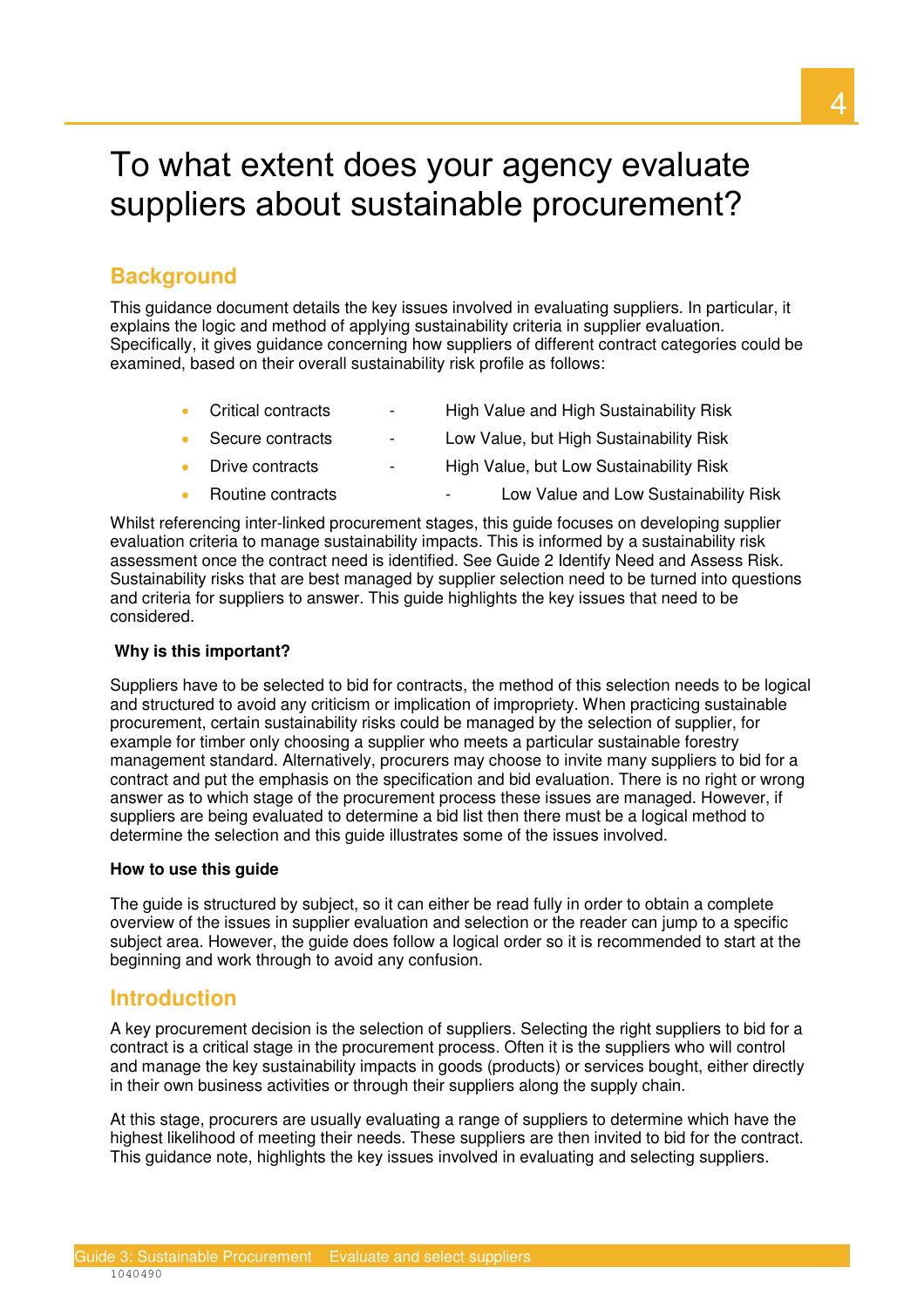#### **Using risk assessment to inform supplier evaluation and selection**

 Guide 1 Identifying Sustainable Procurement Priorities details the use of risk assessment to identify and prioritise sustainability impacts and Guide 2 Identify Need and Assess Risk covers in detail the risk assessment process recommended for contracts. It is important that you understand these principles before reviewing the supplier evaluation guidance note further.

# **Difference between bid evaluation and supplier selection criteria**

 The bid evaluation process is distinct and separate from the supplier selection process. The bid evaluation is usually always made on the basis of best Value for Money, this is defined differently by different agencies. The bid evaluation process must provide a fair, transparent and accountable method for evaluating supplier bids on the basis of balancing sustainability and other non-financial factors with cost. This is best applied and demonstrated by the use of a properly constructed bid evaluation model.

 The bid evaluation process looks forward at the proposals for the specific contract, whereas the supplier selection process looks back at the status and previous performance of the suppliers. Whilst the two processes may cover similar topics, supplier selection and bid evaluation are two quite separate issues. Procurers need to ensure that there is a logical link between supplier selection criteria and bid evaluation criteria. Procurers must not ask the same questions in both stages and the timing of questions needs careful consideration.

 The supplier evaluation criteria should be considered before making any contact with suppliers about the particular contract. The best time to consider supplier evaluation criteria is during the initial contract risk assessment and to finalise it once the risk assessment is complete. Thereby ensuring that supplier evaluation criteria are founded in risk assessment and are able to be answered by information asked for in any supplier qualification process.

### **Identifying potential areas for supplier evaluation**

 The areas for supplier evaluation are a function of the sustainability risks identified in the contract. When a contract is first being planned risks should be identified and documented. See *Guide 2* Identify Need and Assess Risk. Example risks may include:

- High CO2 emissions due to poor energy efficiency/ travel management
- • Supplier sub-contracts the work to an organisation with poor sustainability credentials
- • Suppliers staff are not properly trained in the sustainability issues associated with this contract
- Unsustainable materials in the product
- Employees exploited by supplier
- • Reputation damage to the agency through poor sustainability practices by supplier etc

The risks identified then need to be managed. There are five options available:

- Option 1: need to be closely monitored) The risk cannot be managed and is therefore not addressed (these risks
- Option 2: The risk is managed by the choice of supplier
- Option 3: The risk can be addressed in the specification
- Option 4: will then evaluate this in bid evaluation The supplier needs to provide proposals on their approach, the procurer
- Option 5: has been awarded or generally as part of contract management activity The risk is managed either by targets to be delivered once the contract

 Each contract will typically employ a range of these management options. For risks that can only be managed by option 2, (choosing the most sustainable supplier) a supplier selection process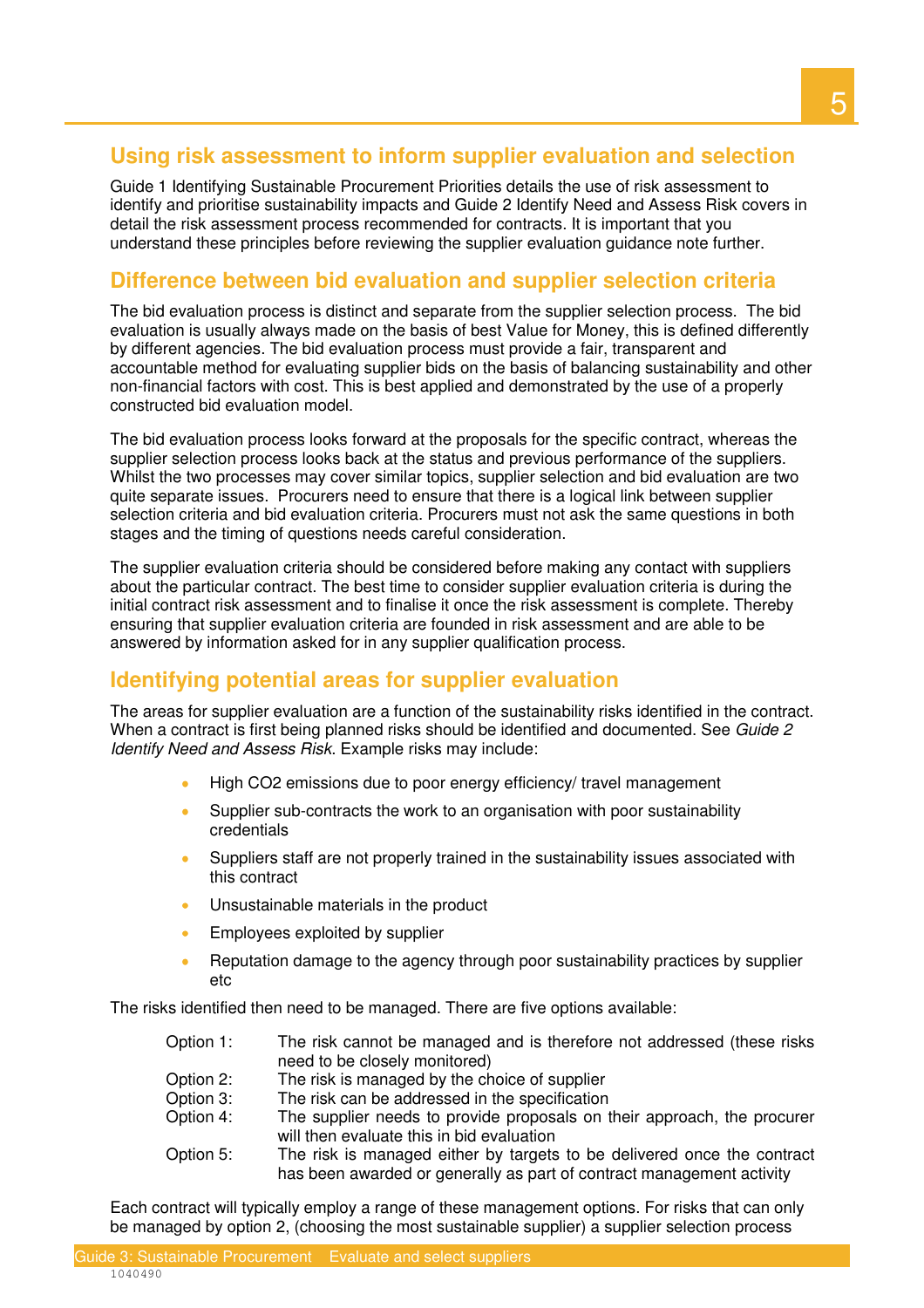will need to be used. The categories used in supplier selection should relate directly back to the risk assessment undertaken at the start of the contract.

As highlighted in Guide 4 *Define Specification and Invite Bids*, sustainability criteria can be applied at all stages of the procurement process. As an example, see below sustainability criteria to manage carbon-dioxide/particulate emissions from travel in a computer services contract. Pay particular attention to the way the criteria become more specific and more dificult between supplier selection and specification. Also note that the bid evaluation criteria highlighted have a direct link to clauses/questions in the specification. Similarly, contract management criteria also link back to both specification and bid evaluation criteria and provide the method by which compliance is monitored and continuous improvement encouraged. Procurers need to think very carefully about the appropriate stage for managing the risks as there are numerous options.

| <b>Procurement Stage</b>  | <b>Possible Sustainability Criteria/ Actions</b>                                                                                                                                                                                                                                                                                                                                                                                                                                                                                                                                                                                                                                                                                                                                                                                                                                                                                      |  |  |  |  |
|---------------------------|---------------------------------------------------------------------------------------------------------------------------------------------------------------------------------------------------------------------------------------------------------------------------------------------------------------------------------------------------------------------------------------------------------------------------------------------------------------------------------------------------------------------------------------------------------------------------------------------------------------------------------------------------------------------------------------------------------------------------------------------------------------------------------------------------------------------------------------------------------------------------------------------------------------------------------------|--|--|--|--|
| <b>Supplier Selection</b> | Ensure service provider has a sustainable travel Policy and has<br>$\bullet$<br>experience of sustainable travel planning & control                                                                                                                                                                                                                                                                                                                                                                                                                                                                                                                                                                                                                                                                                                                                                                                                   |  |  |  |  |
|                           | Set a target number of miles to be travelled to support this contract<br>$\bullet$<br>with yr on yr reduction targets, say 4,000 (if it is not feasible<br>supplier will voice concerns in their proposals, negotiate total<br>figure)<br>Supplier to produce a sustainable travel plan to minimise miles<br>travelled by car and plane (should reflect principles below) and<br>reduce carbon emissions from its vehicles<br>Require use of telephone conferencing/ VC conferencing wherever<br>possible, all journeys must have a justification and be reported<br>quarterly for review etc<br>Require train/ public transport where feasible, ask supplier how<br>they will incentivise this with their employees<br>Ban use of domestic flights for journeys that can be undertaken in<br>less than 5 hours by train<br>Proposals to reduce car/plane travel<br>Any proposals to carbon off set travel, by whom and to what level |  |  |  |  |
|                           | Does the supplier meet the minimum requirements in the<br>$\bullet$<br>specification?<br>Robustness of sustainable travel plan<br>Incentives for low emission vehicles either as lease cars or through<br>mileage rates or other staff incentivisation<br>Targets to reduce car/plane mileage beyond those in the<br>specification<br>% target for carbon off set, value of fund, robustness of carbon off<br>set fund/ mechanism proposed. 100% gets a maximum score.                                                                                                                                                                                                                                                                                                                                                                                                                                                                |  |  |  |  |
|                           | Reduction in miles travelled to deliver and support the contract<br>$\bullet$<br>Reduction in carbon emissions from transport<br>Continuous improvement against the sustainable travel plan, with<br>$\bullet$<br>financial incentives for the supplier<br>% carbon off set against miles travelled against the target agreed<br>Financial penalties for non-essential/ unjustified journeys when<br>phone conferencing/ video conferencing could have been used                                                                                                                                                                                                                                                                                                                                                                                                                                                                      |  |  |  |  |

| Table 1 - Example of possible sustainability criteria to manage Carbon-dioxide/ particulate |
|---------------------------------------------------------------------------------------------|
| emissions from travel associated with providing an IT Service                               |

 So by using the risks identified and identifying those that are best managed through the supplier selection process procurers can begin to build a set of supplier selection questions that can be asked of the supplier. It is important that these questions are founded in the risk assessment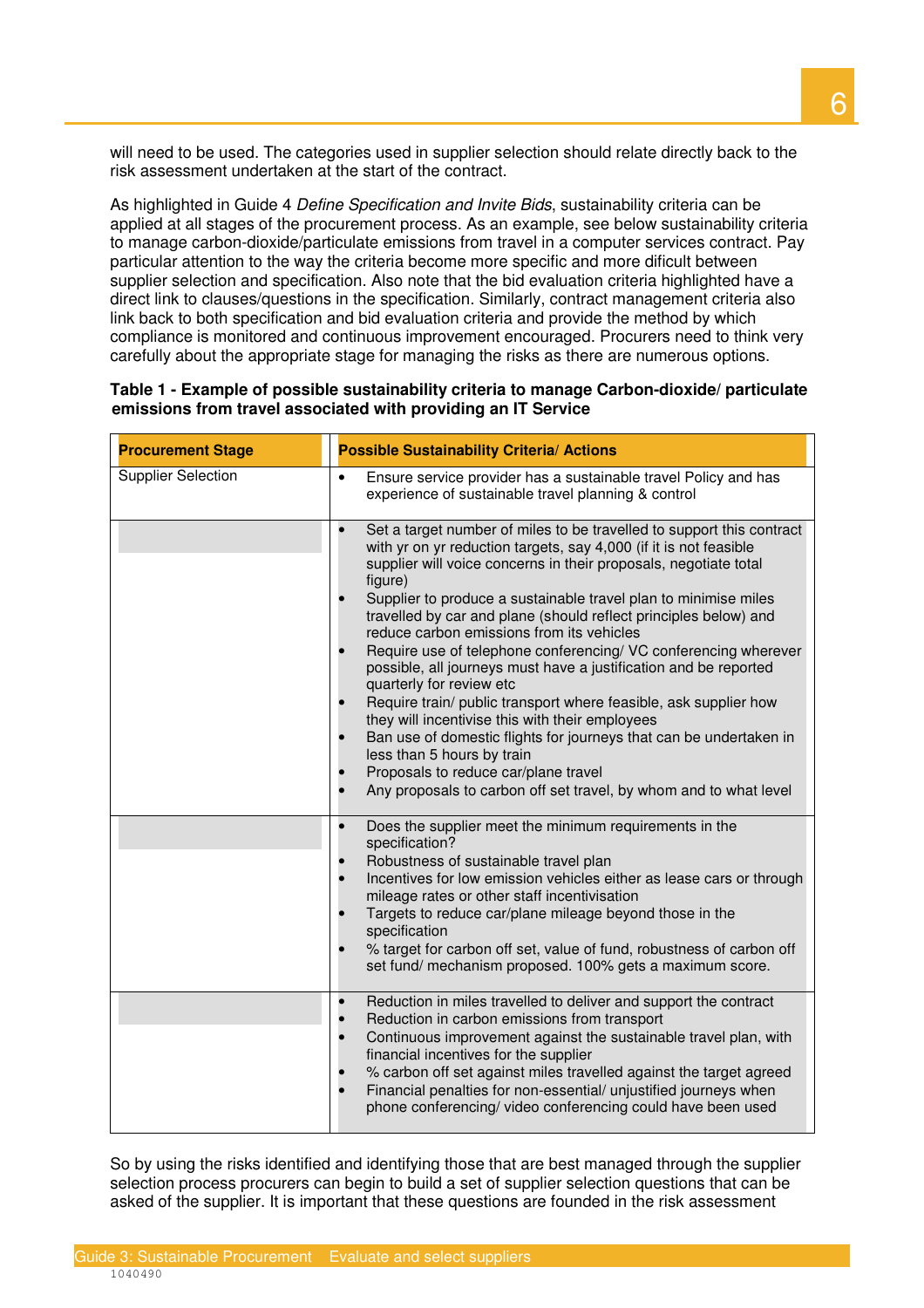process and kept as few and simple as possible. Do not ask questions just for the sake of it or as an endurance test for the supplier.

#### **Use of questionnaires/dialogue**

 Many agencies use standard questionnaires to assess suppliers' capabilities. Standard questionnaires can be useful, but should only be used where necessary and should be adapted to each contracts need. It is very frustrating for suppliers who have to complete numerous questionnaires if the information provided is not actually used by the buyer. It can often be more productive to write a key set of specific contract questions, see table 2 below. Ideally, buyers should actually discuss the sustainability issues with the supplier either face to face or using telecommunications. A two-way discussion will give the buyer a far greater understanding of the organisations commitment to sustainability and will begin the process of relationship building between the two organisations.

#### **Table 2 – Example supplier selection questions for computer equipment and service contract**

| <b>Sustainability Issue</b>                                                                           | <b>Supplier Evaluation question</b>                                                                                                                                                                                                                                                                                                    |  |  |  |  |
|-------------------------------------------------------------------------------------------------------|----------------------------------------------------------------------------------------------------------------------------------------------------------------------------------------------------------------------------------------------------------------------------------------------------------------------------------------|--|--|--|--|
| Organisational<br>commitment to<br>sustainability                                                     | Please provide details (including and targets and achievements) of your<br>organisations sustainability management policy, your organisations top 10<br>highest sustainability impacts, management system to control sustainability<br>issues. e.g. Environmental Management System (EMS), ISO 14001, Social<br>Accountability SA8000. |  |  |  |  |
| Sustainable Travel<br>Management                                                                      | Please provide relevant sections from your staff travel policy, showing how you<br>minimise environmental impact of your travel. Detail current use of technology<br>to minimise travel to customers e.g. use of Video Conferencing, phone<br>conferencing etc                                                                         |  |  |  |  |
| Minimised non-<br>renewable resource<br>use/ wastes from<br>spare parts/<br>consumables/<br>packaging | Please provide your sustainable sourcing policy/strategy for hardware, spares<br>and consumables, also include the current % of these items bought and any<br>targets with current level of achievement. Detail your current approach to<br>packaging reduction with any targets and current achievement levels                        |  |  |  |  |
| Minimised use of any<br>hazardous chemicals                                                           | Please detail your current procurement policy to minimise the use of any<br>hazardous substances/ chemicals that may be bought in connection with this<br>contract                                                                                                                                                                     |  |  |  |  |
| Subcontracted<br>employees are not<br>exploited                                                       | Please detail how you ensure that your sub-contractors (including those in the<br>developing world) do not exploit their employees and how this is checked/<br>audited to ensure compliance. Also detail specifically your organisations policy<br>in this regard.                                                                     |  |  |  |  |
| Supplier must comply<br>with sustainability<br>legislation                                            | Please detail the key sustainability legislation that you believe applies to this<br>contract (including your procurement connected with this contract) and how<br>you will ensure that its requirements are met.                                                                                                                      |  |  |  |  |
| Use of eco-labelled<br>equipment to                                                                   | Please detail your current approach to the procurement of Eco-labelled<br>hardware/ consumables, also detail which eco-labels you will apply to the<br>selection of specific hardware/ consumables for this contract.                                                                                                                  |  |  |  |  |
| Minimising<br>consumption                                                                             | Please detail examples of successes in previous contracts where you have<br>reduced consumption of hardware (optimised asset replacement strategy),<br>consumables and spares. Detail previous position, target, approach and<br>achievements.                                                                                         |  |  |  |  |
| Produced courtesy of the Environment Agency for England and Wales.                                    |                                                                                                                                                                                                                                                                                                                                        |  |  |  |  |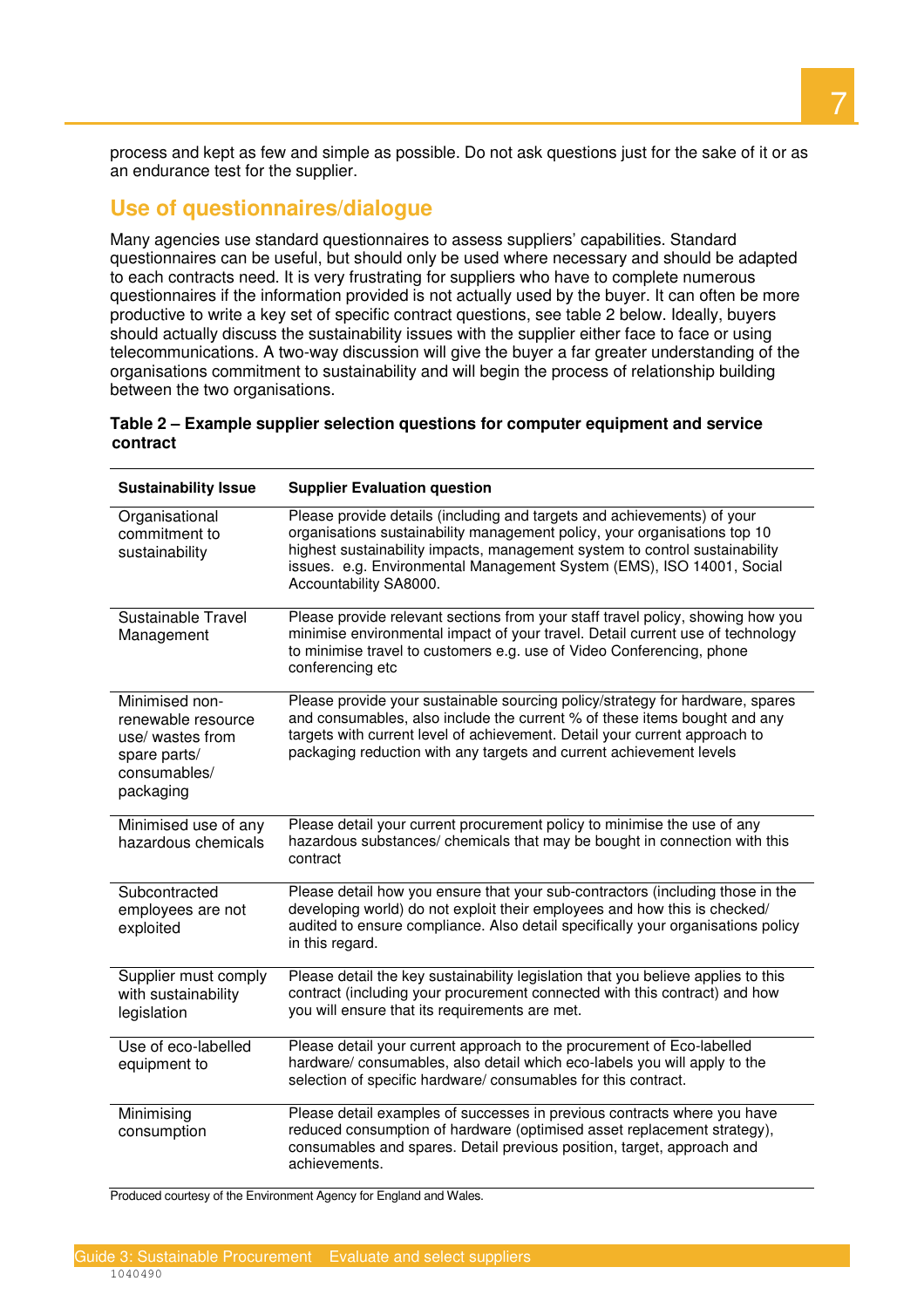# **Identifying the key supplier selection criteria**

 When determining the supplier selection approach it suggested that procurers categorise criteria as follows:

| Mandatory -        | Mandatory selection criteria which a supplier must meet in order to be<br>on the bid list.                                                                                                                                                               |
|--------------------|----------------------------------------------------------------------------------------------------------------------------------------------------------------------------------------------------------------------------------------------------------|
| <b>Preferred -</b> | If the supplier cannot meet these, it does not necessarily stop them<br>from bidding. However, these issues will inform the basis of the supplier<br>selection criteria.                                                                                 |
| Leading -          | Limit these to as few issues as possible. These issues will really<br>differentiate suppliers and will separate the exceptional suppliers from<br>the ordinary. These issues should have the highest weighting within the<br>supplier selection process. |

#### **Determine the weighting for sustainability issues**

 The appropriate weighting to sustainability in relation to other criteria, must be established as soon as possible. The final time that this should be set is up to the time that supplier interest closes for the contract. No amendment should be made to the sustainability criteria, ratio, weightings or any part of the supplier evaluation approach once the date for supplier interest has passed. To do so may invite criticism from suppliers and may lead to accusations of in-proper procurement practice. If amendments do not stop after the selection date closes, then an unscrupulous procurer could change the weightings or criteria to favour a particular supplier regardless of how good the supplier actually is.

 As stated previously, the approach/ weighting used in supplier selection should relate directly to the risks that can only be managed by choosing suppliers that operate in a manner that best manages the issues identified. It is not possible to give precise guidelines for sustainability/ cost ratios/ weightings as contracts and organisations policies vary.

# **Finalising the supplier selection criteria**

 The extent and complexity of the supplier selection criteria selected should reflect the nature of the contract. Procurers should bear in mind that it is better to use fewer, key criteria, rather than a long list, each one of which will carry little individual weight when compared to the total score.

 In order to clarify suppliers' ability to meet sustainability criteria, it can be useful to structure the issues into the form of a questionnaire, using questions drawn from the risk assessment. See table 2 previous.

 Suppliers should then be assessed on how well they answer the specific supplier selection question you have developed. It should be apparent from the risk assessment, that some sustainability criteria will be more important to a particular contract than others. Criteria that are more important should be given a higher weighting. Thereby increasing the score of more important issues and lessening the influence of lower priority issues. This is explained in more detail below.

### **Scoring sustainability criteria and determining the suppliers to bid**

 The scoring method aims to indicate how well each supplier meets each of the specific sustainability criteria. Care must be taken to differentiate between the sales pitch and the real achievements of suppliers. It is also essential to avoid personal preferences from exerting too strong an influence.

 Points are awarded to each supplier for each individual sustainability criteria, which are then weighted as appropriate. Weightings may need to be used to ensure high risk criteria are given more importance in the overall score.